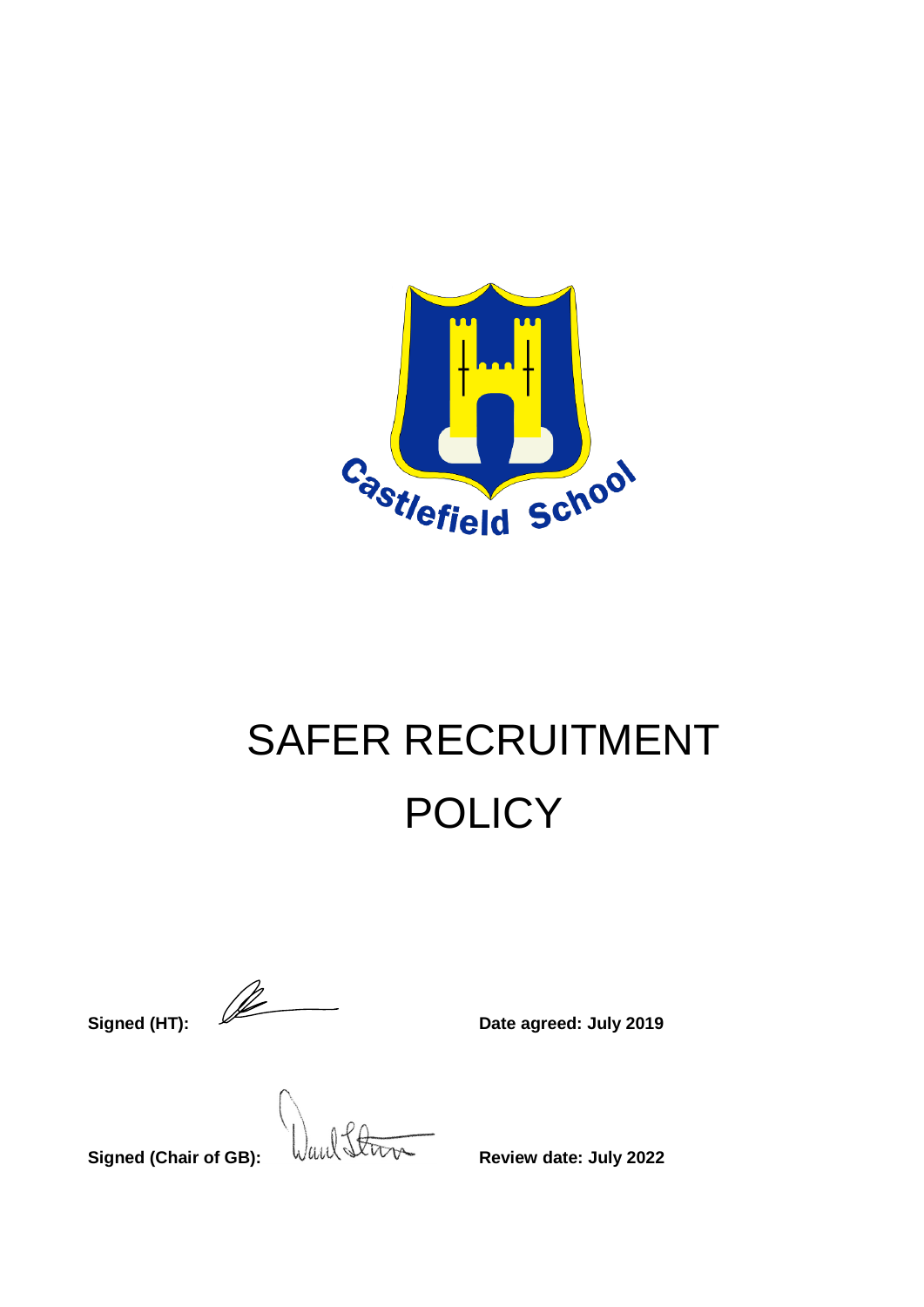# **Introduction**

This policy applies to all sections of the school.

Castlefield School is committed to safeguarding and promoting the welfare of children and expects all staff and volunteers to share this commitment. This Recruitment Policy draws on and supports the School's Safeguarding Policy. The School's s recruitment policy and process derive from, and comply with, Keeping Children Safe in Education (September 2018)quidance:

#### **Primacy:**

Satisfactory Enhanced DBS disclosures must be received for all new staff who fall into this category before they are allowed to begin work. For all others, the Headmaster may authorise a new member of staff to start work prior to receipt of a satisfactory DBS disclosure providing that a satisfactory Barred check has been completed, and a risk assessment has been conducted with satisfactory measures put in place to supervise the new member.

# **AIMS AND OBJECTIVES**

The aim of the Safer Recruitment policy is to help deter, reject or identify people who might abuse pupils or are otherwise unsuited to working with them by having appropriate procedures for appointing staff.

The School has a principle of open competition in its approach to recruitment and will seek to recruit the best applicant for the job. The recruitment and selection process should ensure the identification of the person best suited to the job at the school, based on the applicant's abilities, qualifications, experience and merit as measured against the job description and person specification.

The recruitment and selection of staff will be conducted in a professional, timely and responsive manner and in compliance with current employment legislation.

If a member of staff involved in the recruitment process has a close personal or familial relationship with an applicant they must declare as soon as they are aware of the individual's application and avoid any involvement in the recruitment and selection decision-making process.

This policy's objectives are to operate this procedure consistently and thoroughly while obtaining, collating, analysing and evaluating information from and about applicants applying for job vacancies at Castlefield School.

Throughout your employment at the school, all staff are expected to disclose any convictions, cautions, court orders reprimands and warnings which may affect their suitability to work with children (whether received before or during their employment at the school).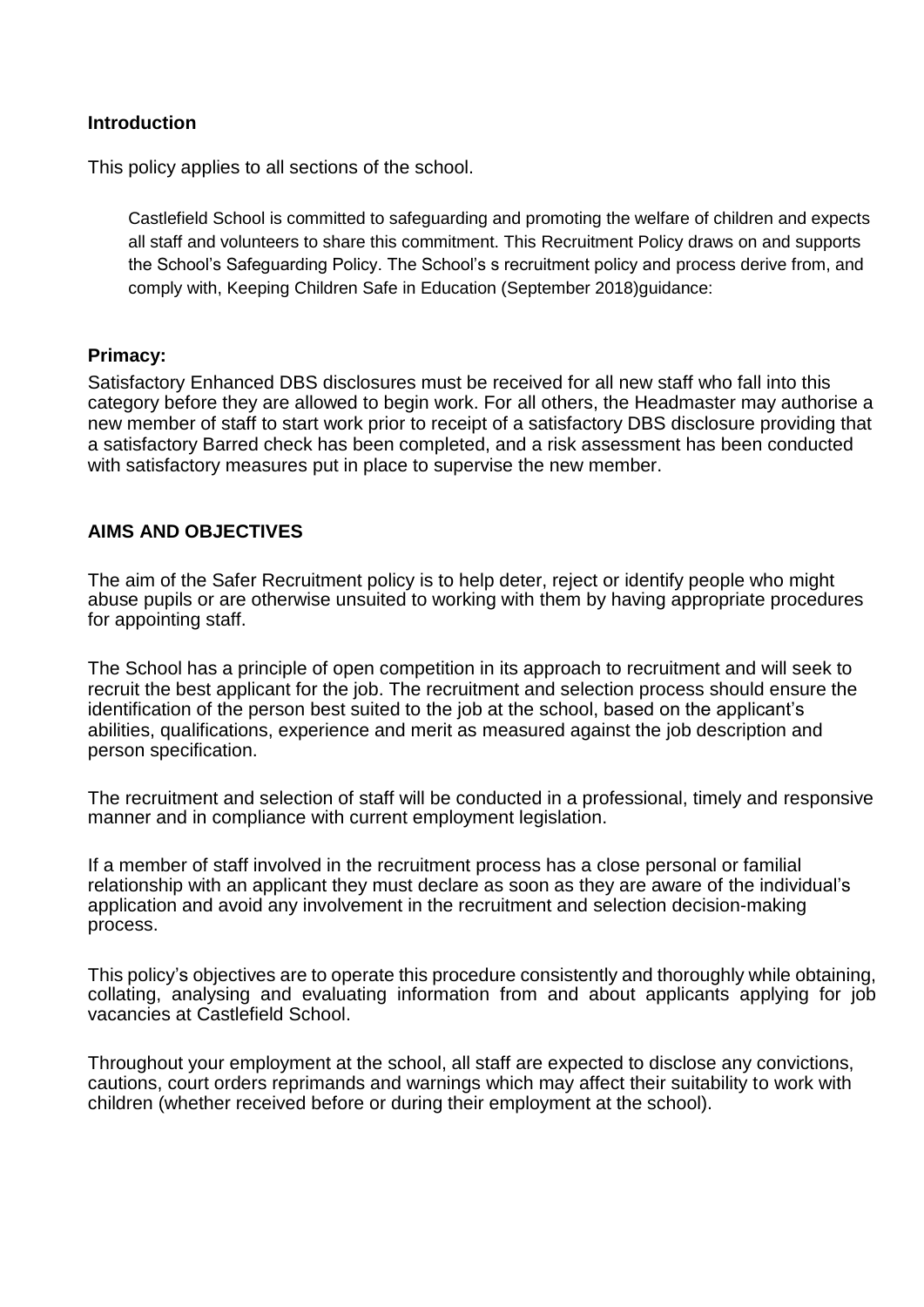# **ROLES AND RESPONSBILTIES**

It is the responsibility of the governing body to:

- Ensure the School has effective policies and procedures in place for recruitment of all staff and volunteers in accordance with DfE guidance and legal requirements.
- Monitor the School's compliance with them.

It is the responsibility of the Headteacher, Bursar and other Managers involved in recruitment to:

- Ensure that the School operates safe recruitment procedures and makes sure all appropriate checks are carried out on all staff and volunteers who work at the School.
- To monitor contractors' and agencies' compliance with these documents
- Promote welfare of children and young people at every stage of the procedure.

In accordance with the School Staffing Regulations, the governing body has delegated responsibility to the Headteacher to lead in all appointments. School governors may be involved in staff appointments but the final decision will rest with the Headmaster.

# **VOLUNTEERS**

As a volunteer you may be required to apply for the Disclosure and Barring Service (DBS) check. Usually this will be when you are volunteering for an opportunity that requires working in regulated activity (i.e. frequent or regular and unsupervised) or providing personal care. This is government run service that checks whether you have a Criminal Record or are on the DBS Barred List. The DBS barred list holds the names of people that the Disclosure and Barring Service have deemed unfit to work or volunteer with children or adults (there is a separate list for adults and children). The School will determine the level of checks required according to their role.

# **SUPPLY AGENCY STAFF**

When the School use agency or supply staff we will expect to be provided with a copy of the individuals DBS details prior to their start date.

#### **RECRUITMENT AND SELECTION PROCEDURE**

#### **Advertising**

To ensure equality of opportunity, the School will advertise all vacant posts to encourage as wide a field of applicant as possible, normally this entails an external advertisement.

Any advertisement will make clear the School's promoting the welfare of children.

All documentation relating to applicants will be treated confidentially in accordance with the GDPR.

#### **Application Forms**

Castlefield School uses the BCC application forms for all Teaching and TA/LSA applications. For the recruitment of administrative/cleaning/MDS staff, its own application form is used. All applicants for employment will be required to complete an application form containing questions about their academic and full employment history and their suitability for the role (in addition all applicants are required to account for any gaps or discrepancies in employment history).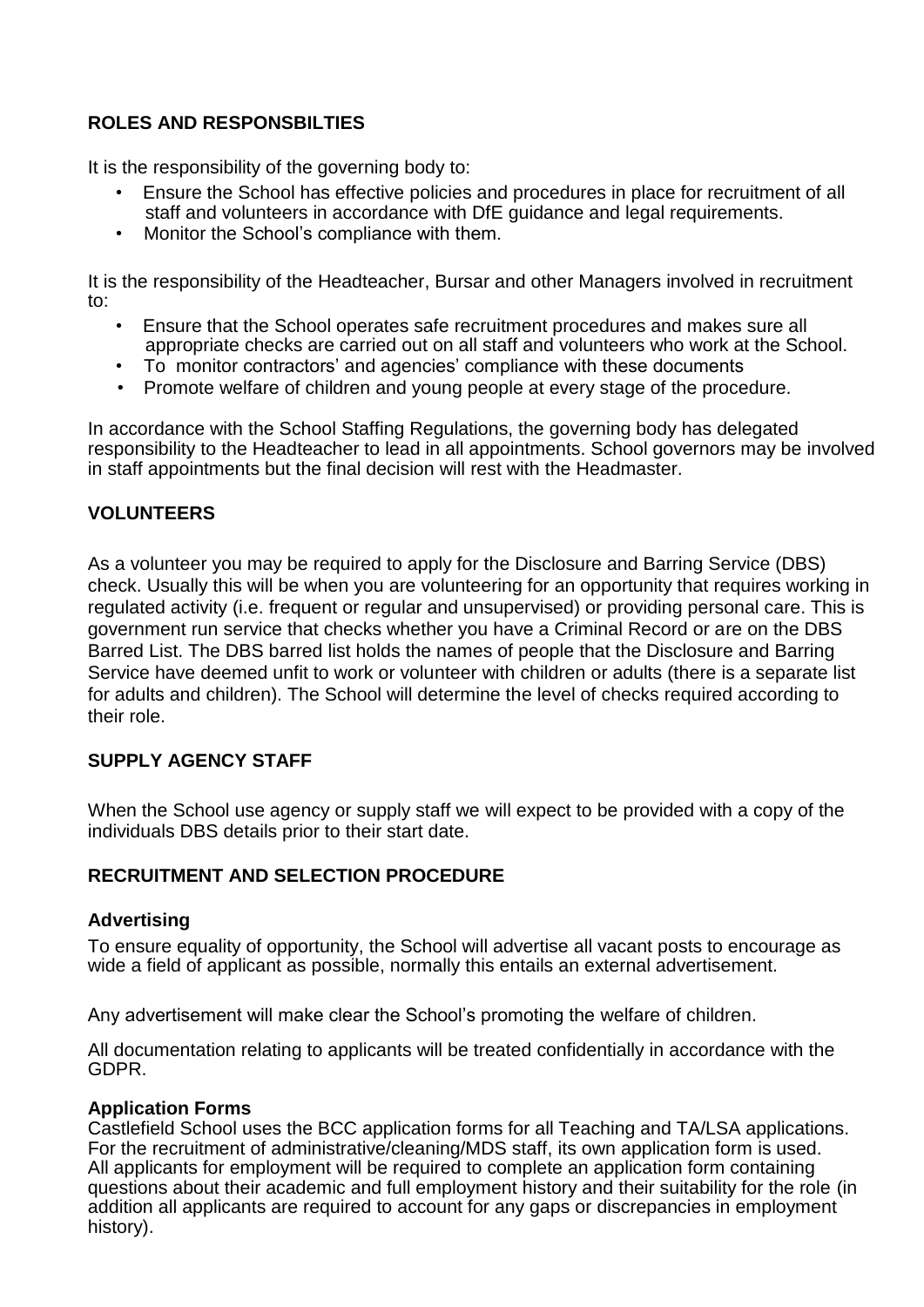The application form will include the applicant's declaration regarding working with children, and will make it clear that the post is exempt from the provisions of the Rehabilitation of Offenders Act 1974. CV's will not be accepted unless accompanied by a fully completed application form.

All applicants will be made aware that providing false information is an offence and could result in the application being rejected or summary dismissal if the applicant has been selected, and possible referral to the police and other professional regulatory bodies (eg. National College for Teaching and Leadership; Disclosure and Barring Service).

#### **Job Descriptions and Person Specifications**

A job description is a key document in the recruitment process, and must be finalised prior to taking any other steps in the recruitment process. It will clearly and accurately set out the duties and responsibilities of the job role.

The person specification is of equal importance and informs the selection decision. It details the skills, experience, abilities and expertise that are required to do the job. The person specification will include a specific reference to suitability to work with children.

# **References**

References may be taken up prior to short listing of applicants, where they are not; references will be taken up immediately after interview and prior to any formal offer of employment being made. Two professional/character references must be provided. These will always be sought and obtained directly from the referee and their purpose is to provide objective and factual information to support appointment decisions. Any discrepancies or anomalies will be followed up. Direct contact by phone or face-to-face will be undertaken with each referee to verify the reference.

All referees will be asked whether they believe the applicant is suitable for the job for which they have applied and whether they have any reason to believe that the applicant is unsuitable to work with children.

The School does not accept open references, testimonials or references from relatives.

#### **Interviews**

There will be a face-to-face interview wherever possible, and the same panel will see all the applicants for the vacant position. The interview process will explore the applicant's ability to carry out the job description and meet the person specification. It will enable the panel to explore any anomalies or gaps have been identified in order to satisfy themselves that the chosen applicant can meet the safeguarding criteria (in line with the Safer Recruitment Training).

Any information in regard to past disciplinary action or allegations, cautions or convictions will be discussed and considered in the circumstance of the individual case during the interview process.

At least one member of any interviewing panel will have undertaken safer recruitment training or refresher training as applicable.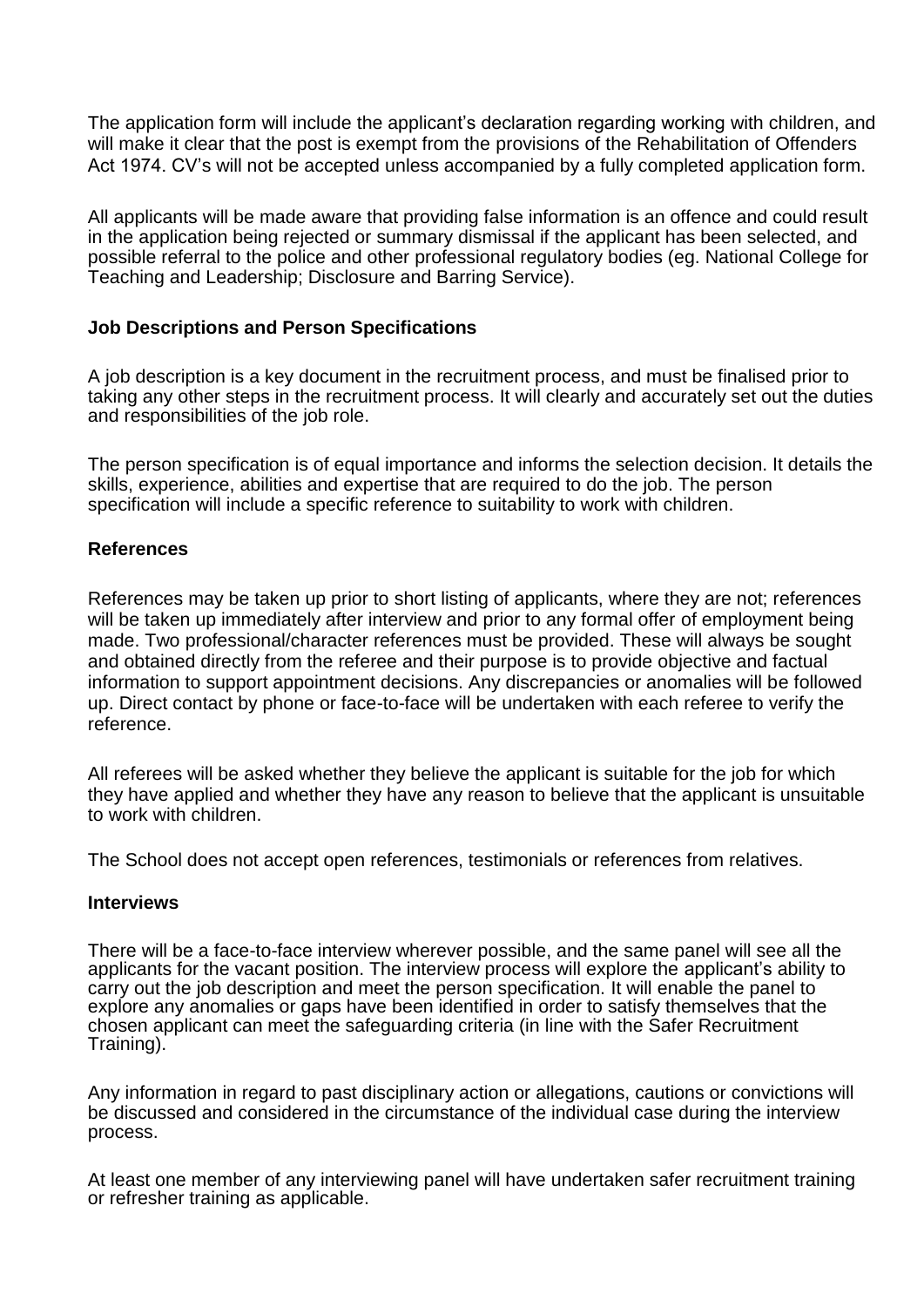#### **Proof of identity, Right to Work in the UK & Verification of Qualifications and/or professional status**

Before a firm offer of employment is made, all applicants will be required to bring at least 3 identification documents as proof of address/ identity/eligibility to work in UK in accordance with those set out in the Immigration, Asylum and Nationality Act 2006 and DBS Code of Practice Regulations. ID documents such as:

- · Valid Passport
- Current Valid Driving Licence (both parts)
- Marriage Certificate
- **Birth Certificate**
- · Utility Bill/Landline Phone Bill (issued within the last 3 months)
- Bank/Building Society Statement (issued within the last 3 months)
- · Credit Card Statement (issued within the last 3 months)

In addition, applicants must be able to demonstrate that they have actually obtained any academic or vocational qualification legally required for the position and claimed in their application form.

Original document will only be accepted and photocopies will be taken. Unsuccessful applicant documents will be destroyed following at the end of the recruitment programme.

# **OFFER OF APPOINTMENT AND NEW EMPLOYEE PROCESS**

The appointment of all new employees is subject to the receipt of all checks returned back satisfactory such as DBS Certificate, Barred List (and all other required checks specific to the role). All recruitment information will be held in the employees personnel file.

PLEASE NOTE THAT IF THE DBS CERTIFICATE DOES NOT ARRIVE BEFORE YOUR ANTICIPATED FIRST DAY OF EMPLOYMENT, WE MAY MODIFY YOUR START DATE TO THE DATE OF WHEN WE ARE ABLE TO VERIFY YOUR DBS CERTIFICATE.

All checks must be completed to the school's satisfaction before commencement of employment.

#### **The Rehabilitation of Offenders Act 1974**

The Rehabilitation of Offenders Act 1974 does not apply to positions which involve working with, or having access to pupils. Therefore, any convictions and cautions that would normally be considered 'SPENT' must be declare when applying for a position at Castlefield School.

# **DBS (Disclosure and Barring Service) Certificate (formerly known as CRB Disclosure)**

All staff at Castlefield School require an enhanced DBS Certificate and therefore a DBS Certificate must be obtained before the commencement of employment of any new employee.

It is the School's policy to re-check employee's DBS Certificates every three years and in addition any employee that takes leave for more than three months (e.g. career breaks etc.)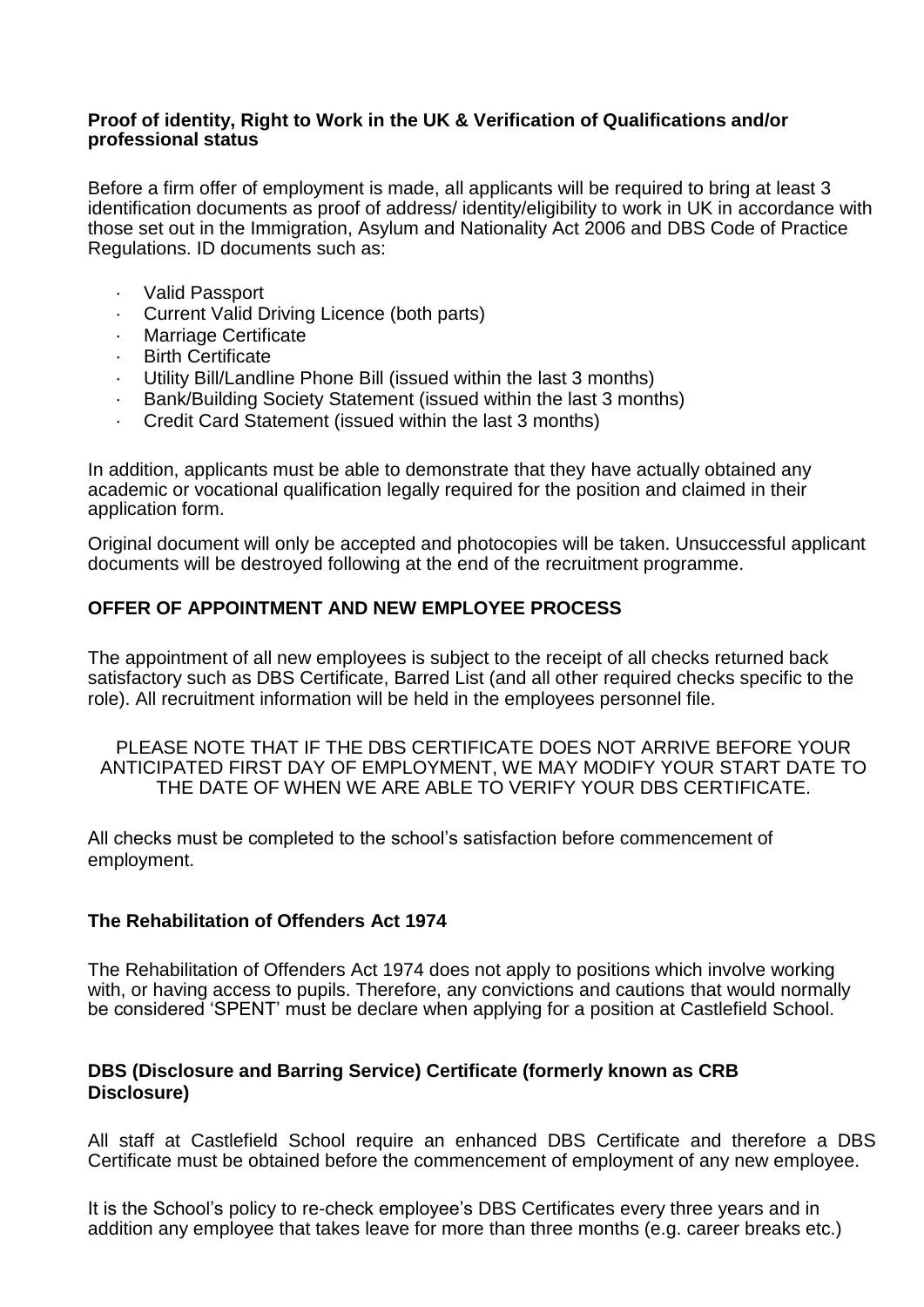must be re-checked before they return back to work.

Members of staff at Castlefield School are aware of their obligation to inform the Headteacher/Business Manager of any cautions or convictions that arise between these checks taking place.

# **Portability of DBS Certificates Checks**

The DBS code of practice and OFSTED does not facilitate portability of DBS Certificate checks unless the applicant has registered to the DBS Update Service. For clarity, portability refers to the re-use of a DBS Certificate obtained for a position in one organisation and later used for another position in another organisation. Castlefield School is committed to adhering to these Codes of Practice and does not accept DBS Certificates carried out by another organisation unless they are registered with the DBS Update Service.

# **Barred List (Formerly Known as List 99)**

Before starting work all new staff will be checked against the barred list.

A list maintained by the Disclosure and Barring Service (formerly the Independent Safeguarding Authority) are of individuals who are barred from working with children. The children's barred list replaces:

List 99 (individuals barred from working in education under section 142 of the Education Act 2002)

Protection of Children Act list (PoCA)

Disqualification orders operated by the criminal justice system.

It is illegal for schools to employ anyone who is on the list.

# **Prohibition List**

All teachers will be checked on the DfE Secure Prohibition list for the following: Those that have been prohibited from teaching

Those that have failed to successfully complete their induction or probation period

Those that may be the subject of a suspension or conditional order imposed by the General Teaching Council for England (prior to abolition) that is still current

A prohibition order aims to protect pupils and to maintain public confidence in the profession.

# **Prohibition from Management Check**

All Headteachers, staff on the senior leadership team and teaching positions will be subject to s128 direction. This means that the School will use both the DBS and Prohibition List of checking when making appointment for any staff in a management position which involves regulated activity (which encompasses all teaching posts above classroom teacher, and all ancillary posts where the person is a member of the senior leadership team).

# **Staff Suitability Declaration Form (EYFS Only)**

*Keeping Children Safe in Education*, requires schools to ensure that all staff working or directly concerned in the management of Early Years setting (children aged 0-5 years), including reception and out-of-hours school care for children up to eight years of age are not disqualified".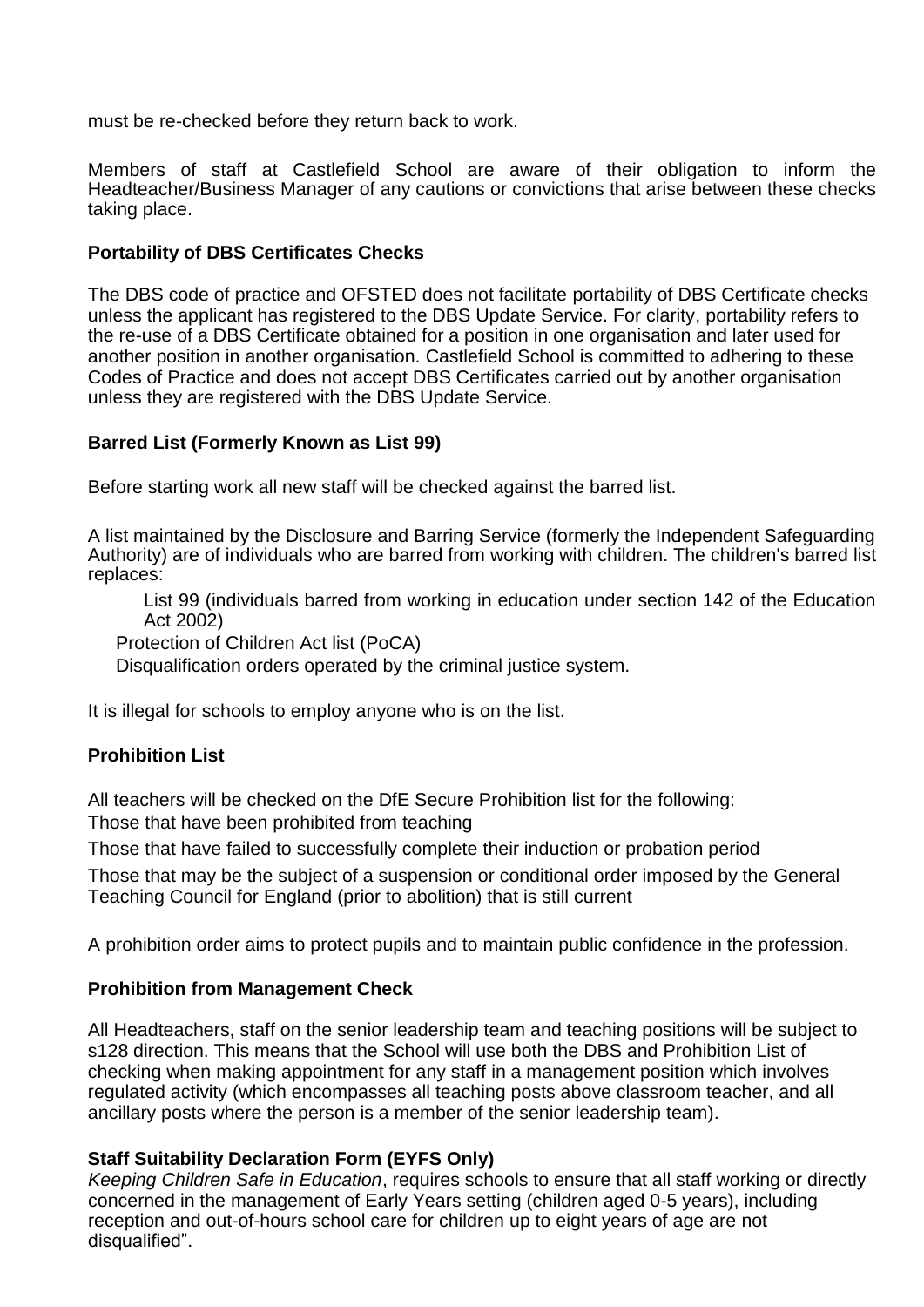Additionally, crucially any individuals living in the households of staff members, are also not disqualified themselves. The grounds for disqualification are, not only that a person is barred from working with children (included on the children's barred list) but also include, in summary, that:

- They have been cautioned for, convicted or charged with certain violent and sexual criminal offences against children and adults, at home and abroad;
- Other orders have been made against them relating to their care of children;
- They have had their registration cancelled in relation to childcare or children's homes or have been disqualified from private fostering
- They are living in the same household as another person who has been disqualified.

If a staff member has grounds for disqualification and is disqualified, you may, in some circumstances, apply to Ofsted for a decision to waive the disqualification. For more information on disqualification please visit the following website: [http://www.ofsted.gov.uk/resources/applying-waive-disqualification-early-years-](http://www.ofsted.gov.uk/resources/applying-waive-disqualification-early-years-and-childcare-providers) [and-childcare](http://www.ofsted.gov.uk/resources/applying-waive-disqualification-early-years-and-childcare-providers)[providers](http://www.ofsted.gov.uk/resources/applying-waive-disqualification-early-years-and-childcare-providers)

# **Dealing with convictions**

The school operates a formal procedure if a DBS Certificate is returned with details of convictions. Consideration will be given to the Rehabilitation of Offenders Act 1974 and also:

- the nature, seriousness and relevance of the offence;
- how long ago the offence occurred;
- one-off or history of offences;
- changes in circumstances,
- decriminalisation and remorse.

A formal meeting will take place face-to-face to establish the facts. A decision will be made following this meeting. **Medical Fitness**

There are certain questions that Castlefield School may ask at an interview stage to determine whether applicants can undertake a function which is intrinsic to the job.

Anyone appointed to a post involving regular contact with children must possess the appropriate level of physical and mental fitness before any appointment offer is confirmed. All successful applicants are requested to complete a medical questionnaire and where appropriate a doctor's medical report may be required

# **Overseas checks**

All new employees where persons have lived outside the UK are subject to additional checks in accordance with Immigration, Asylum and Nationality Act 2006. The School, in accordance with the UK Border Agency Code of Practice, will sponsor all new foreign members of staff.

# **Induction Programme**

All new employees will be given an induction programme which will clearly identify the School policies and procedures, including the Safeguarding Policy, and make clear the expectation and codes of conduct which will govern how staff carry out their roles and responsibilities.